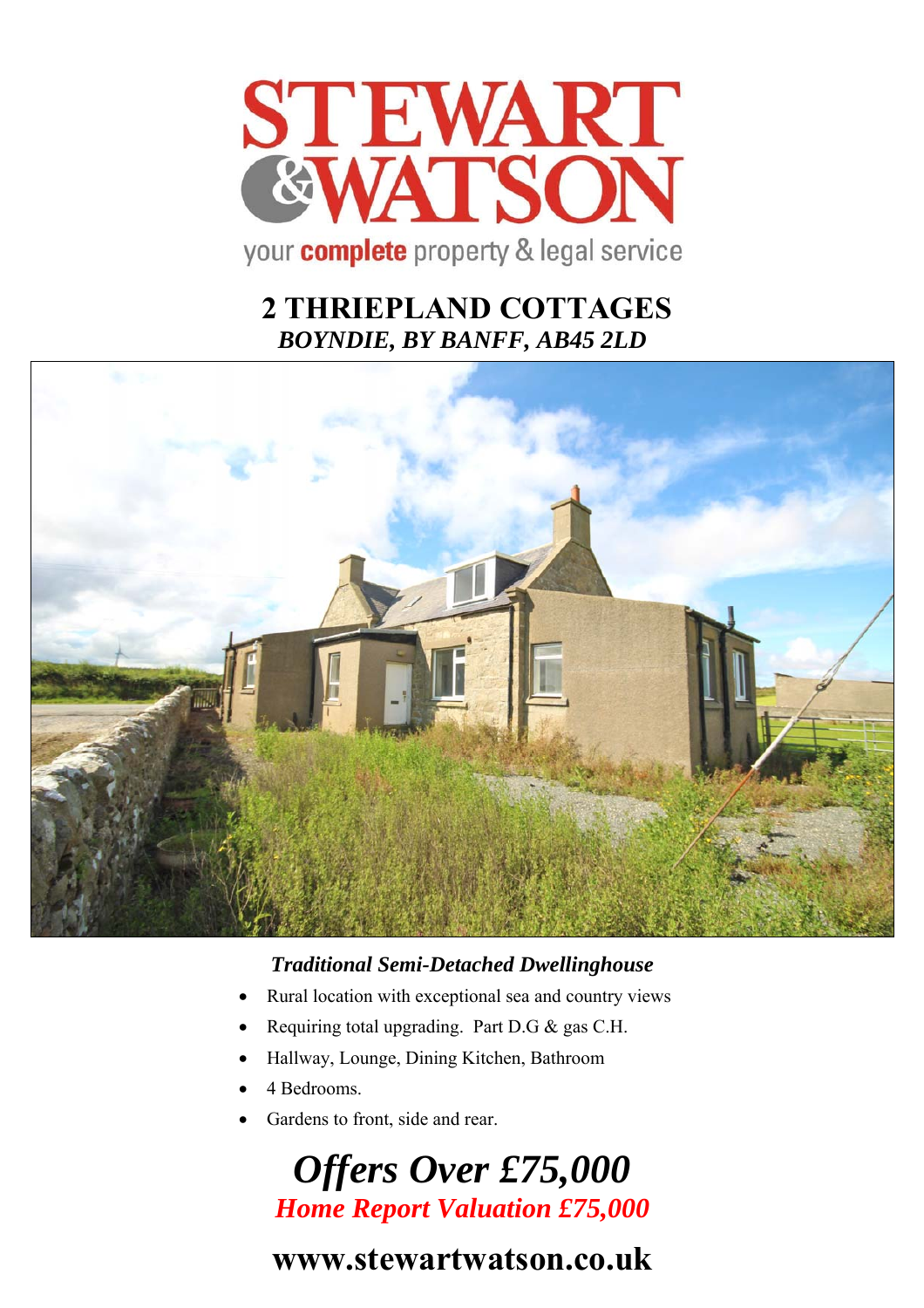### **2 THRIEPLANDS COTTAGES, BOYNDIE, BY BANFF, AB45 2LD**

### **TYPE OF PROPERTY**

We offer for sale this traditional semi-detached dwellinghouse which is situated in a rural location between the popular coastal towns of Portsoy and Whitehills. Views over the surrounding countryside and farmland can be appreciated from many rooms and the garden grounds. This home offers accommodation over two floors. Some double-glazing and gas central heating. The property will require total upgrading and redecoration. Any fitted floorcoverings, curtains, window blinds and lightfittings within the property will remain.

### **ACCOMMODATION**

### **Entrance**

Enter through wooden exterior door into the entrance area. Side facing window. Doors to the dining kitchen and inner hallway. Built-in cupboard.

### **Dining Kitchen 4.10 m x 3.19 m**

Glass panelled door from the entrance. A bright and airy room with front facing window and 2 side facing windows. Fitted with a selection of base and wall mounted units. Inset sink and drainer unit with mixer tap. Splashback wall tiling.



### **Inner Hallway**

This area has doors to the entrance, lounge and bedroom 4.

## **Bedroom 4 3.33 m x 2.70 m**

Side facing window.

**Lounge 4.80 m x 3.82 m**

Large side facing window giving views towards Banff and the Moray Firth. Wooden fire surround with gas fire (disconnected). Built-in cupboard. Glass panelled door to the rear hallway.





### **Rear Hallway**

Side facing window. This area has doors to the lounge, bathroom and bedroom 3.

### **Bathroom 1.96 m x 1.86 m**

Rear facing window. Fitted with a white suite comprising of toilet, wash-hand basin and bath. Splashback wall tiling.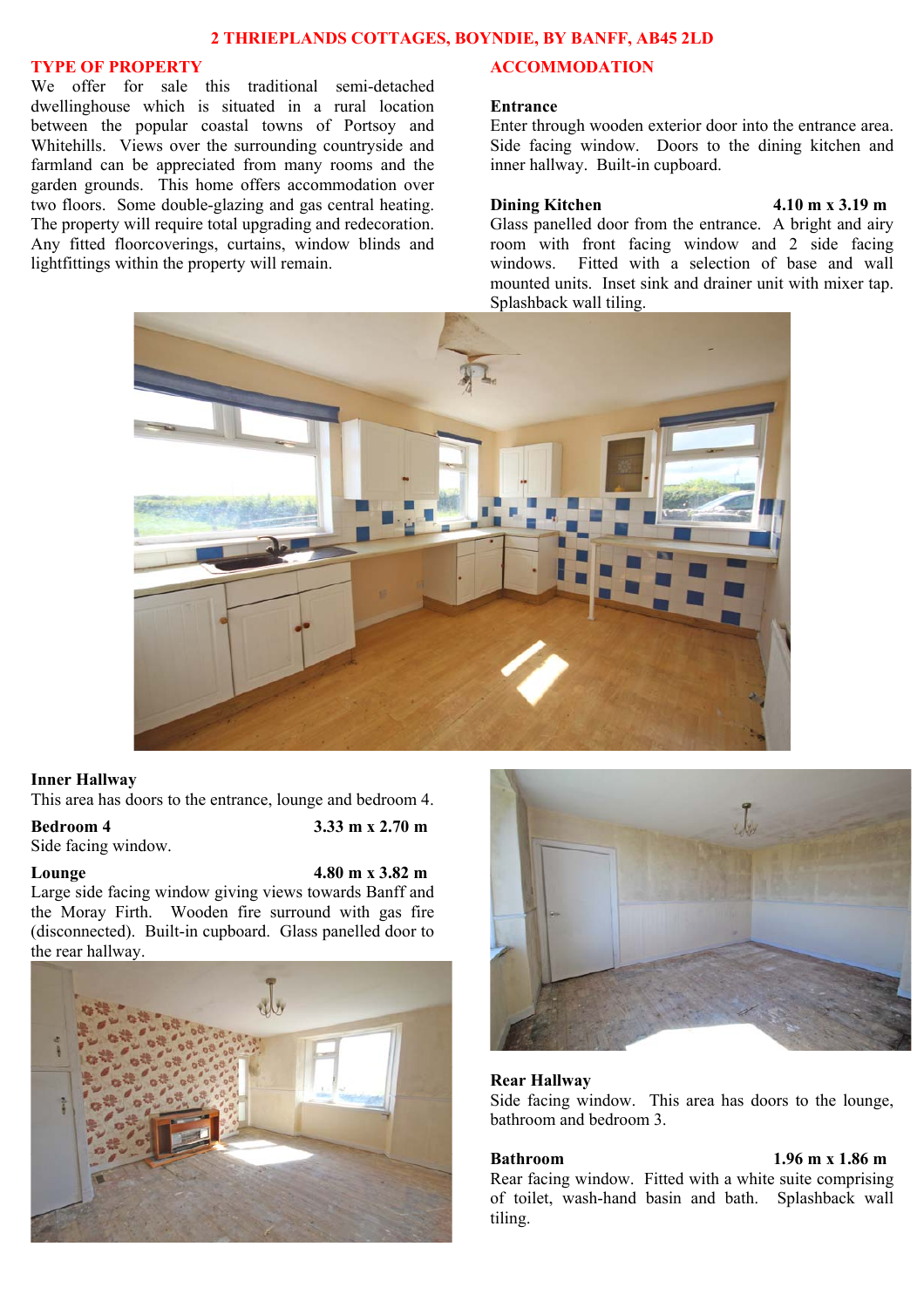

**Bedroom 3 3.22 m x 2.21 m** Rear facing window giving lovely views. Built-in cupboard with fitted shelf. Ceiling hatch allowing access to the loft space.



### **Staircase**

Staircase allows access from the inner hallway to the first floor accommodation. Side facing roof window on the landing. Doors to bedroom 1 and bedroom 2. **The first floor accommodation has some coombed ceilings and measurements are given at widest points.** 



### **Bedroom 1 4.05 m x 3.24 m**

Double bedroom with large side facing window boasting lovely views over farmland towards Banff and across the Moray Firth.



**Bedroom 2 3.30 m x 2.42 m** Side facing window giving views towards the Moray Firth.





View from bedroom 2

### **OUTSIDE**

Enclosed garden areas to the front, side and rear of the property.